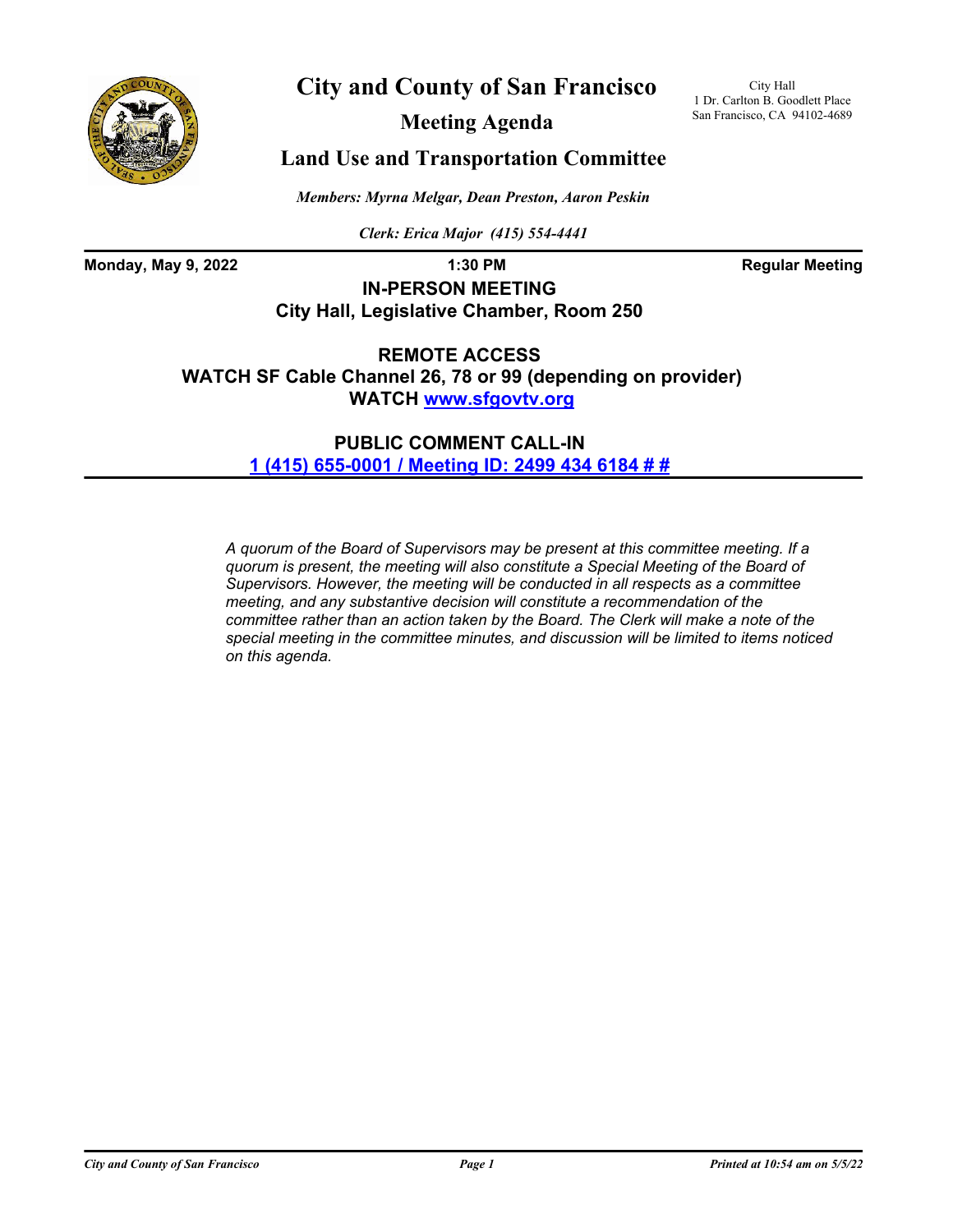## **Remote Access to Information and Participation**

*The Board of Supervisors and its committees will convene hybrid meetings that will allow in-person attendance, remote access, and public comment via teleconference. Visit the SFGovTV website a[t \(www.sfgovtv.org\) to s](www.sfgovtv.org)tream the live meetings and watch meetings on demand or watch live meetings on San Francisco Cable Channels 26, 78 or 99 (depending on your provider). Members of the public may provide public comment in-person at the above noticed location or remotely via teleconference (detailed instructions available at[: https://sfbos.org/remote-meeting-call\).](https://sfbos.org/remote-meeting-call) Individuals who wish to share documents during a hearing must provide them to the Clerk 48 hours in advance [\(Erica.Major@sfgov.org\); eq](mailto:Erica.Major@sfgov.org)uipment is not available to share hard copy documents received in-person.*

*Members of the public attending in-person may be required to wear masks or adhere to current orders, please visi[t https://sfbos.org/in\\_person\\_meeting\\_guidelines fo](https://sfbos.org/in_person_meeting_guidelines)r the current guidelines.*

*Members of the public may also submit their comments by email to: [Erica.Major@sfgov.org; a](mailto:Erica.Major@sfgov.org)ll comments received will be made a part of the official record. Regularly scheduled Land Use and Transportation Committee Meetings begin at 1:30 p.m. every Monday of each month. Committee agendas and their associated documents are available [at https://sfbos.org/committees.](https://sfbos.org/committees)*

#### *PUBLIC COMMENT CALL IN*

*[1 \(415\) 655-0001 / Meeting ID: 2499 434 6184 # #](tel:+14156550001,,24994346184#,,#) (Press \*3 to enter the speaker line)*

*Please visit the Board's websit[e \(www.sfbos.org\) re](www.sfbos.org)gularly to be updated on the current situation as it affects the legislative process. For more information contact the Clerk, Erica Major, at (415) 554-4441 [or Erica.Major@sfgov.org.](mailto:Erica.Major@sfgov.org)*

# **ROLL CALL AND ANNOUNCEMENTS**

## **AGENDA CHANGES**

## **COMMUNICATIONS**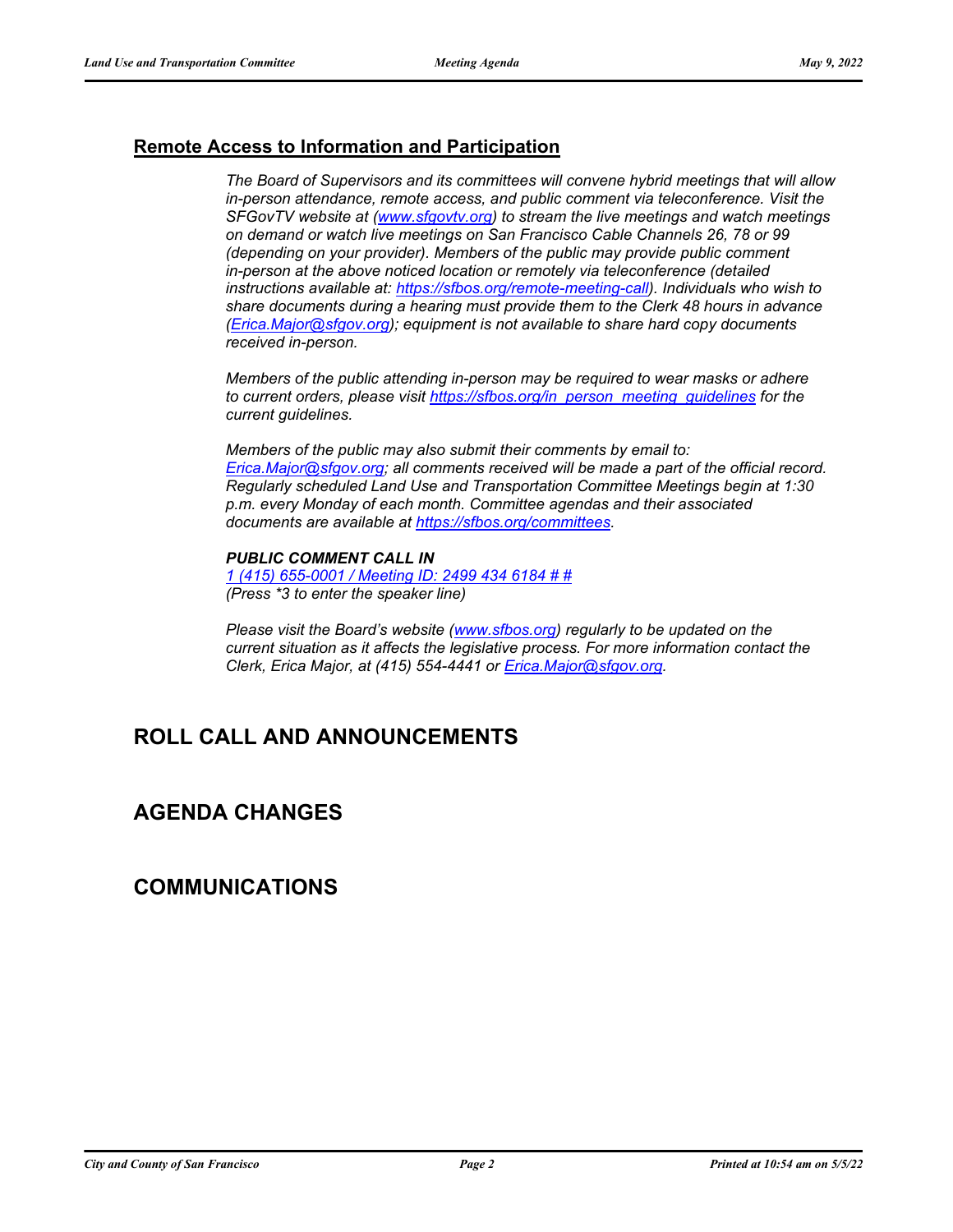# **REGULAR AGENDA**

## **1. [220287](http://sfgov.legistar.com/gateway.aspx?m=l&id=38479) [Planning Code - Landmark Designation - 2868 Mission Street ("Mission Cultural Center for Latino Arts")]**

### **Sponsors: Ronen; Melgar**

Ordinance amending the Planning Code to designate 2868 Mission Street ("Mission Cultural Center for Latino Arts"), Assessor's Parcel Block No. 6516, Lot No. 007, as a Landmark under Article 10 of the Planning Code; affirming the Planning Department's determination under the California Environmental Quality Act; and making public necessity, convenience, and welfare findings under Planning Code, Section 302, and findings of consistency with the General Plan, and the eight priority policies of Planning Code, Section 101.1. (Historic Preservation Commission)

3/22/22; ASSIGNED UNDER 30 DAY RULE to the Land Use and Transportation Committee.

4/27/22; NOTICED.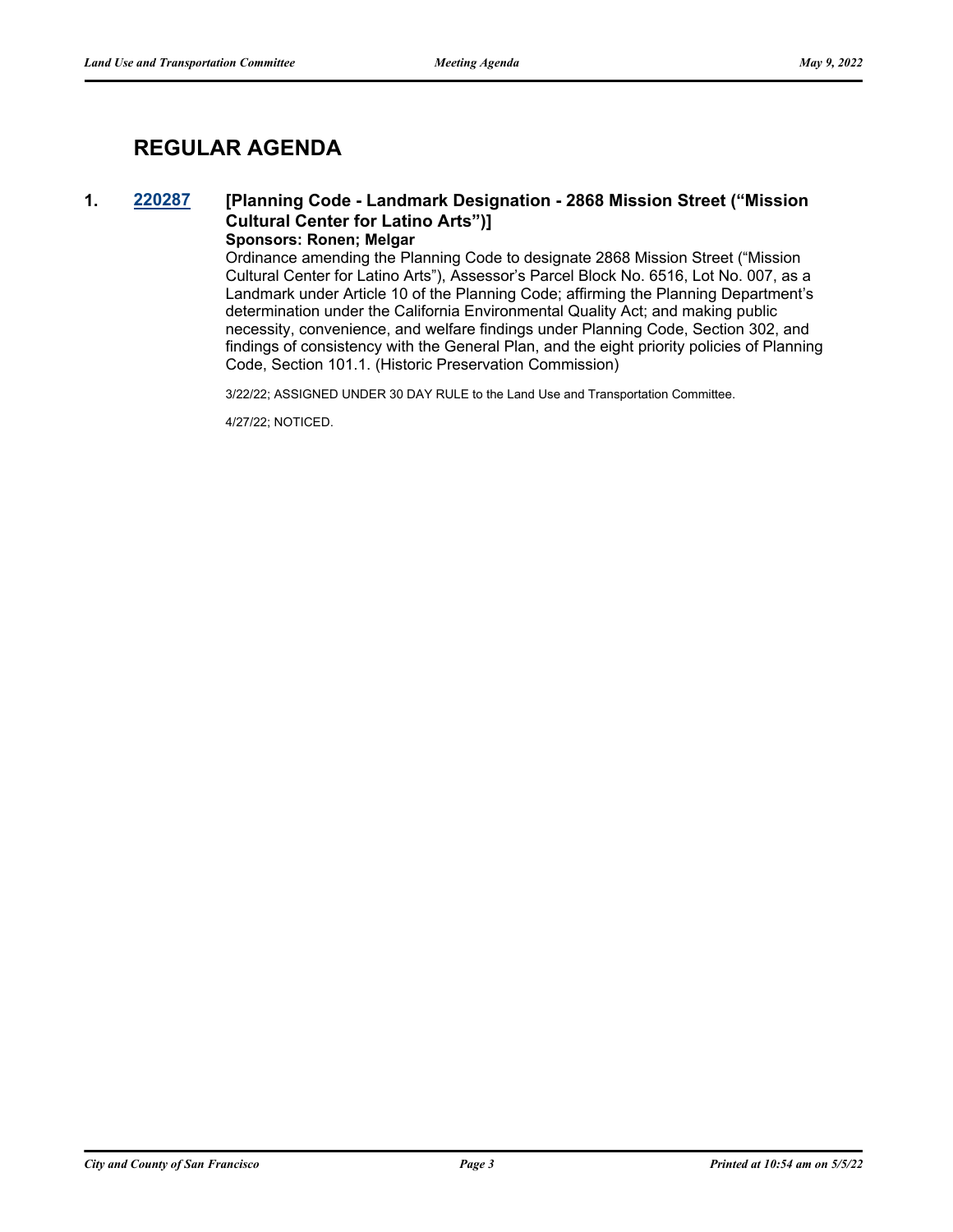#### **2. [210866](http://sfgov.legistar.com/gateway.aspx?m=l&id=37736) [Planning, Administrative, Subdivision Codes; Zoning Map - Density Exception in Residential Districts] Sponsors: Mandelman; Melgar**

Ordinance amending the Planning Code to rezone all Residential, One Family (RH-1) zoning districts, except for Residential One Family, Detached (RH-1(D)) districts, to Residential, Two Family (RH-2) zoning districts; to rezone the RH-1(D) districts to a new class of residential district called Residential, Two Family, Detached (RH-2(D)) districts; and to provide a density limit exception to permit up to four dwelling units per lot, and up to six dwelling units per lot in Corner Lots, in all RH (Residential, House) zoning districts, subject to certain requirements, including among others the replacement of protected units; amending the Administrative Code to require new dwelling units constructed pursuant to the density limit exception to be subject to the rent increase limitations of the Rent Ordinance; amending the Subdivision Code to authorize a subdivider that is constructing new dwelling units pursuant to the density exception to submit an application for condominium conversion or a condominium map that includes the existing dwelling units and the new dwelling units that constitute the project; affirming the Planning Department's determination under the California Environmental Quality Act; and making findings of consistency with the General Plan and the eight priority policies of Planning Code, Section 101.1, and findings of public necessity, convenience, and welfare under Planning Code, Section 302.

7/27/21; ASSIGNED UNDER 30 DAY RULE to the Land Use and Transportation Committee.

8/3/21; REFERRED TO DEPARTMENT.

10/29/21; REMAIN ACTIVE.

1/7/22; RESPONSE RECEIVED.

2/15/22; SUBSTITUTED AND ASSIGNED to the Land Use and Transportation Committee.

2/16/22; RESPONSE RECEIVED.

2/24/22; NOTICED.

3/7/22; AMENDED, AN AMENDMENT OF THE WHOLE BEARING NEW TITLE.

3/7/22; AMENDED, AN AMENDMENT OF THE WHOLE BEARING SAME TITLE.

3/7/22; CONTINUED TO CALL OF THE CHAIR AS AMENDED.

3/25/22; NOTICED.

4/4/22; CONTINUED.

4/11/22; AMENDED, AN AMENDMENT OF THE WHOLE BEARING SAME TITLE.

4/11/22; CONTINUED AS AMENDED.

4/25/22; DUPLICATED.

4/25/22; CONTINUED.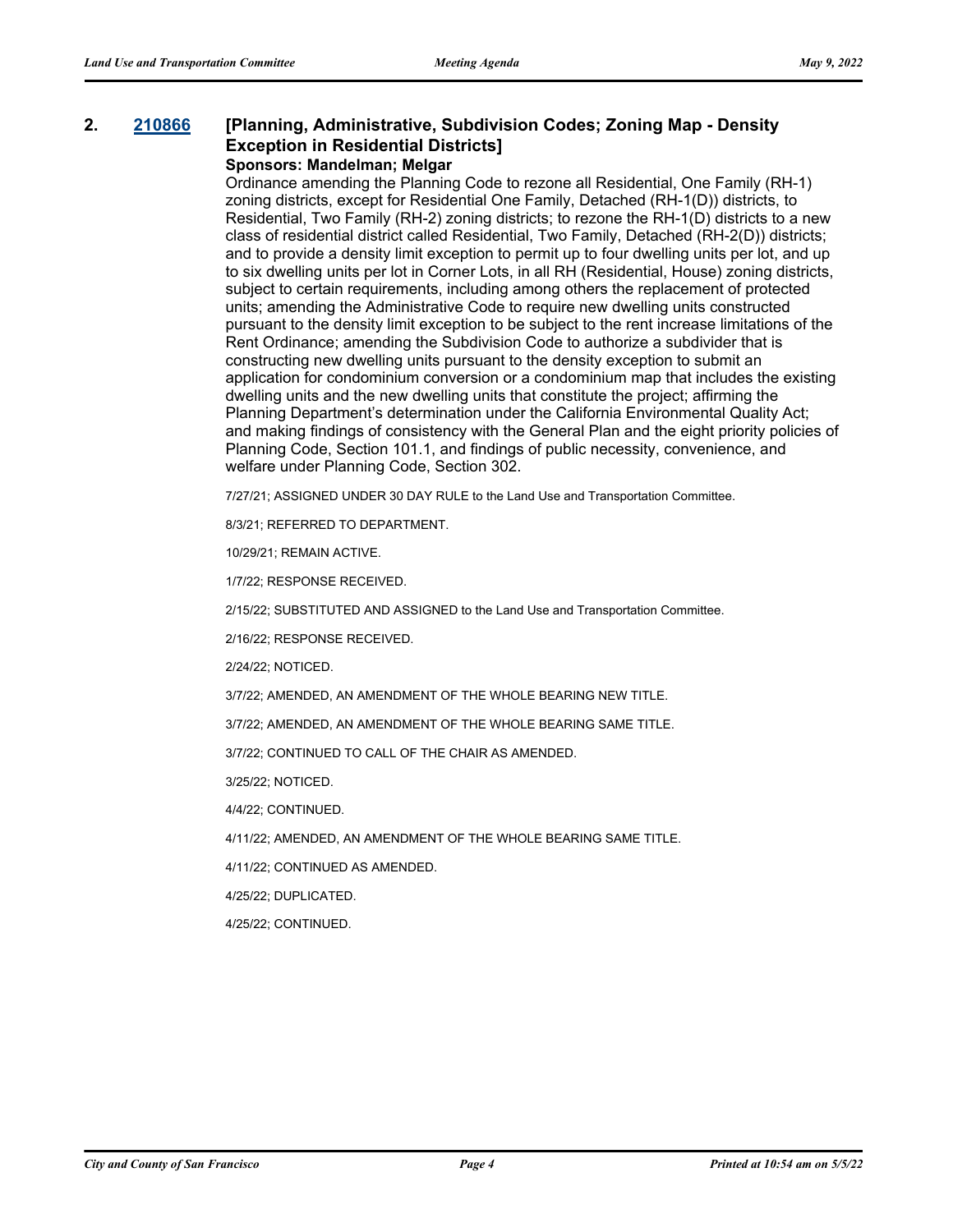#### **3. [220446](http://sfgov.legistar.com/gateway.aspx?m=l&id=38638) [Planning, Administrative, Subdivision Codes; Zoning Map - Density Exception in Residential Districts] Sponsors: Mandelman; Melgar**

Ordinance amending the Planning Code to rezone all Residential, One Family (RH-1) zoning districts, except for Residential One Family, Detached (RH-1(D)) districts, to Residential, Two Family (RH-2) zoning districts; to rezone the RH-1(D) districts to a new class of residential district called Residential, Two Family, Detached (RH-2(D)) districts; and to provide a density limit exception to permit up to four dwelling units per lot, and up to six dwelling units per lot in Corner Lots, in all RH (Residential, House) zoning districts, subject to certain requirements, including among others the replacement of protected units; amending the Administrative Code to require new dwelling units constructed pursuant to the density limit exception to be subject to the rent increase limitations of the Rent Ordinance; amending the Subdivision Code to authorize a subdivider that is constructing new dwelling units pursuant to the density exception to submit an application for condominium conversion or a condominium map that includes the existing dwelling units and the new dwelling units that constitute the project; affirming the Planning Department's determination under the California Environmental Quality Act; and making findings of consistency with the General Plan and the eight priority policies of Planning Code, Section 101.1, and findings of public necessity, convenience, and welfare under Planning Code, Section 302.

4/25/22; AMENDED, AN AMENDMENT OF THE WHOLE BEARING SAME TITLE.

4/25/22; DUPLICATED.

4/25/22; CONTINUED AS AMENDED.

### **4. [220447](http://sfgov.legistar.com/gateway.aspx?m=l&id=38639) [Planning, Administrative, Subdivision Codes; Zoning Map - Density Exception in Residential Districts] Sponsor: Mar**

Ordinance amending the Planning Code to rezone all Residential, One Family (RH-1) zoning districts, except for Residential One Family, Detached (RH-1(D)) districts, to Residential, Two Family (RH-2) zoning districts; to rezone the RH-1(D) districts to a new class of residential district called Residential, Two Family, Detached (RH-2(D)) districts; and to provide a density limit exception to permit up to four dwelling units per lot, and up to six dwelling units per lot in Corner Lots, in all RH (Residential, House) zoning districts, subject to certain requirements, including among others the replacement of protected units; amending the Administrative Code to require new dwelling units constructed pursuant to the density limit exception to be subject to the rent increase limitations of the Rent Ordinance; amending the Subdivision Code to authorize a subdivider that is constructing new dwelling units pursuant to the density exception to submit an application for condominium conversion or a condominium map that includes the existing dwelling units and the new dwelling units that constitute the project; affirming the Planning Department's determination under the California Environmental Quality Act; and making findings of consistency with the General Plan and the eight priority policies of Planning Code, Section 101.1, and findings of public necessity, convenience, and welfare under Planning Code, Section 302.

4/25/22; AMENDED, AN AMENDMENT OF THE WHOLE BEARING SAME TITLE.

4/25/22; DUPLICATED.

4/25/22; CONTINUED AS AMENDED.

# **ADJOURNMENT**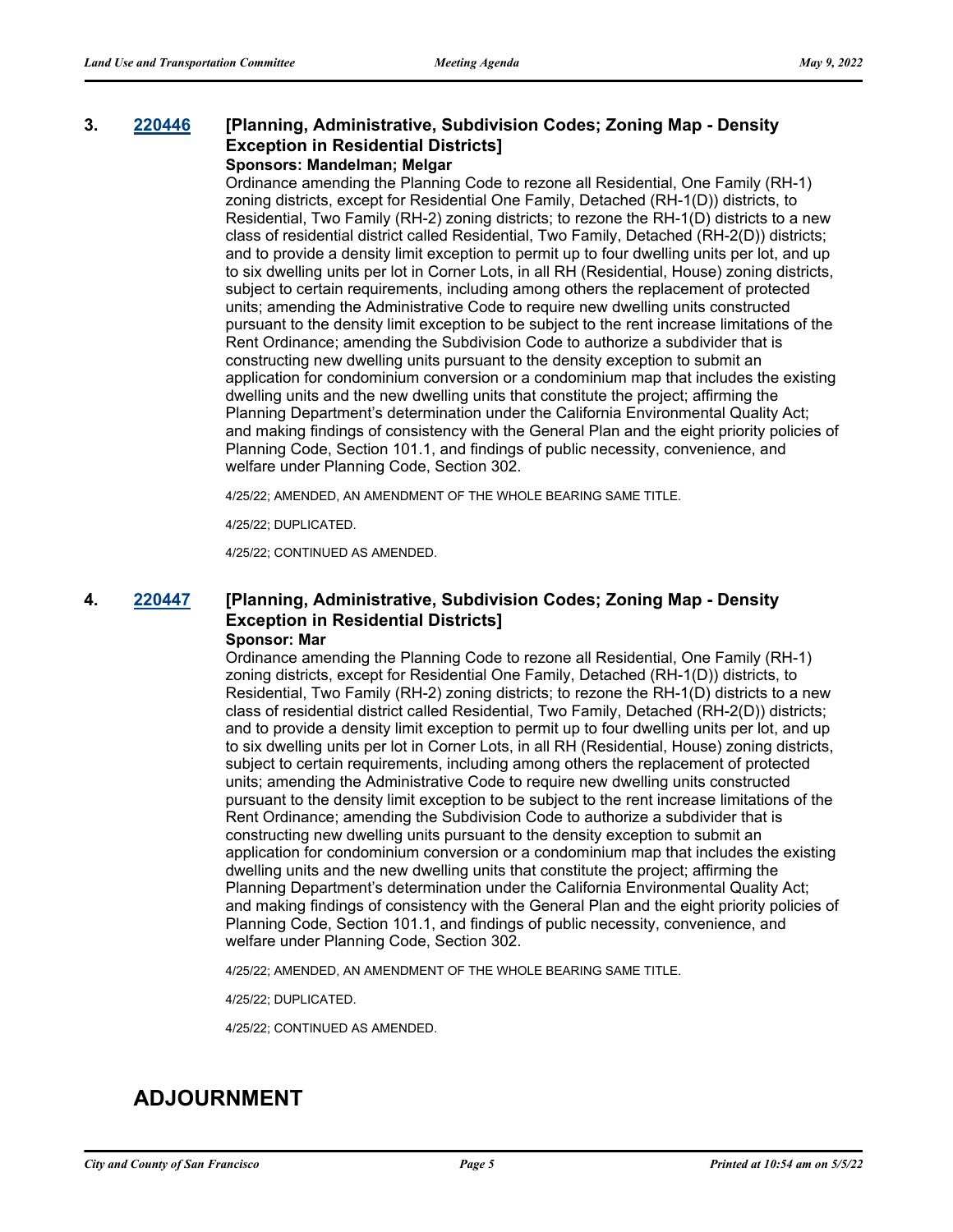*NOTE: Pursuant to Government Code Section 65009, the following notice is hereby given: if you challenge, in court, the general plan amendments or planning code and zoning map amendments described above, you may be limited to raising only those issues you or someone else raised at the public hearing described in this notice, or in written correspondence delivered to the Board of Supervisors at, or prior to, the public hearing.*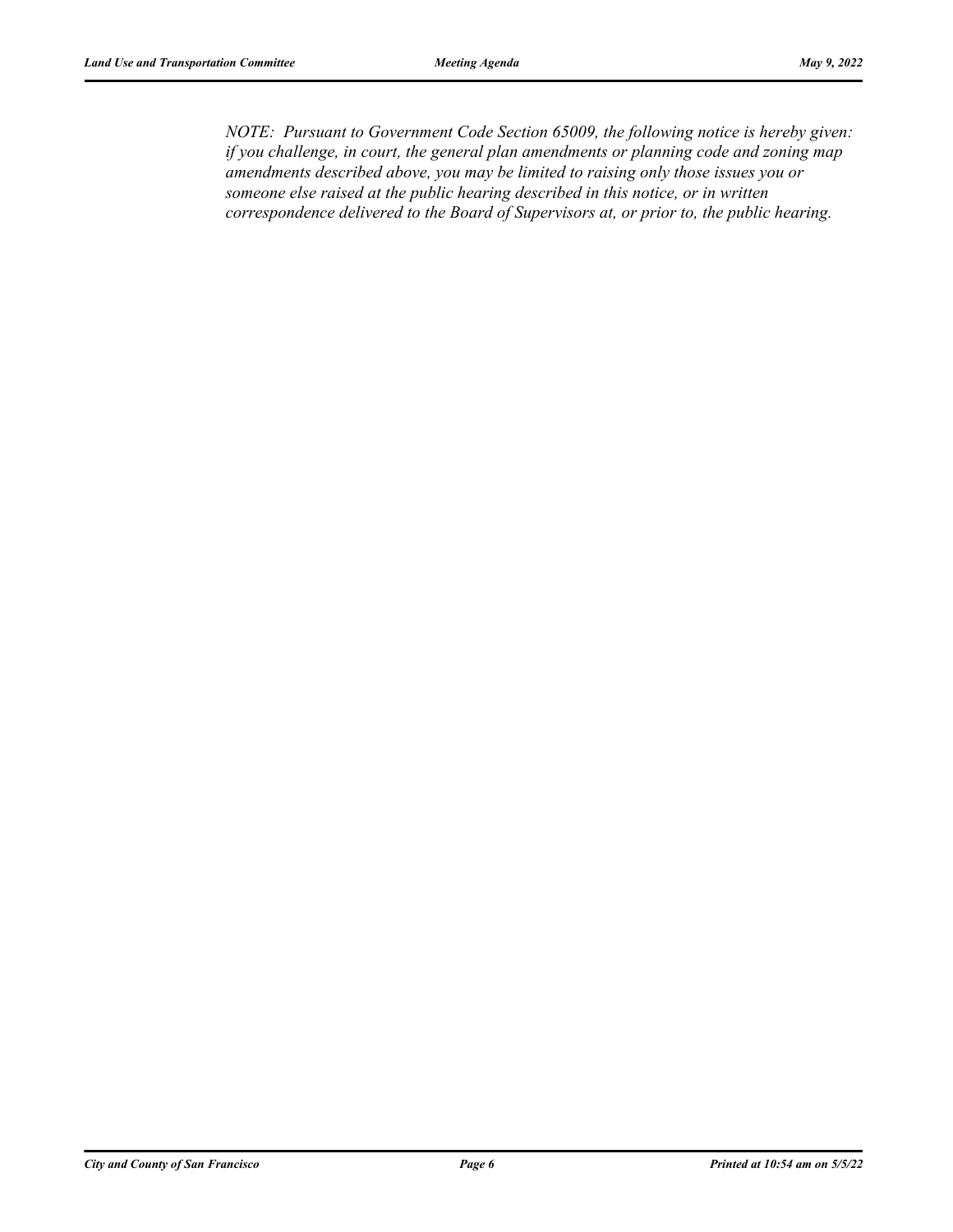# **LEGISLATION UNDER THE 30-DAY RULE**

*NOTE: The following legislation will not be considered at this meeting. Board Rule 3.22 provides that when an Ordinance or Resolution is introduced which would CREATE OR REVISE MAJOR CITY POLICY, the Committee to which the legislation is assigned shall not consider the legislation until at least thirty days after the date of introduction. The provisions of this rule shall not apply to the routine operations of the departments of the City or when a legal time limit controls the hearing timing. In general, the rule shall not apply to hearings to consider subject matter when no legislation has been presented, nor shall the rule apply to resolutions which simply URGE action to be taken.*

### **[220450](http://sfgov.legistar.com/gateway.aspx?m=l&id=38642) [Street Vacation Order and Interdepartmental Property Transfer for 900 Innes Avenue Park Development - Public Utility Easement Vacation Order for India Basin Mixed-Use Project at 700 Innes Avenue] Sponsors: Mayor; Walton**

Ordinance 1) ordering the street vacation of a portion of Griffith Street and a portion of Hudson Avenue, generally bounded by Assessor's Parcel Block No. 4629A, Lot No. 010, a portion of Hudson Avenue at Assessor's Parcel Block No. 4646, Lot Nos. 001, 002, and 003, a portion of Innes Avenue and a portion of Griffith Street at Assessor's Parcel Block No. 4645, Lot No. 010, a portion of Hudson Avenue at Assessor's Parcel Block No. 4630, Lot No. 002, and a portion of Galvez Avenue ("the Street Vacation Area"), to facilitate the development of the 900 Innes Avenue (India Basin) Park Development; 2) ordering the vacation of unaccepted ten-foot public utility easements affecting portions of Assessor's Parcel Block No. 4607, Lot Nos. 024 and 025; Block 4620, Lot Nos. 001 and 002 (Lot No. 002 more recently referred to by the City as Lot Nos. 004 and 005); Block No. 4621, Lot No. 100; Block No. 4606, Lot No. 026; Block No. 4631, Lot Nos. 001 and 002; and Assessor's Parcel Block No. 4644, Lot Nos. 009 and 010, to facilitate the development of the India Basin Mixed-Use Project; 3) approving the interdepartmental transfer of the Street Vacation Area from Public Works to the Recreation and Park Department; 4) authorizing official acts in connection with this Ordinance, as defined herein; adopting findings under the California Environmental Quality Act; and making findings of consistency with the General Plan, and the eight priority policies of Planning Code, Section 101.1.

4/26/22; ASSIGNED UNDER 30 DAY RULE to the Land Use and Transportation Committee.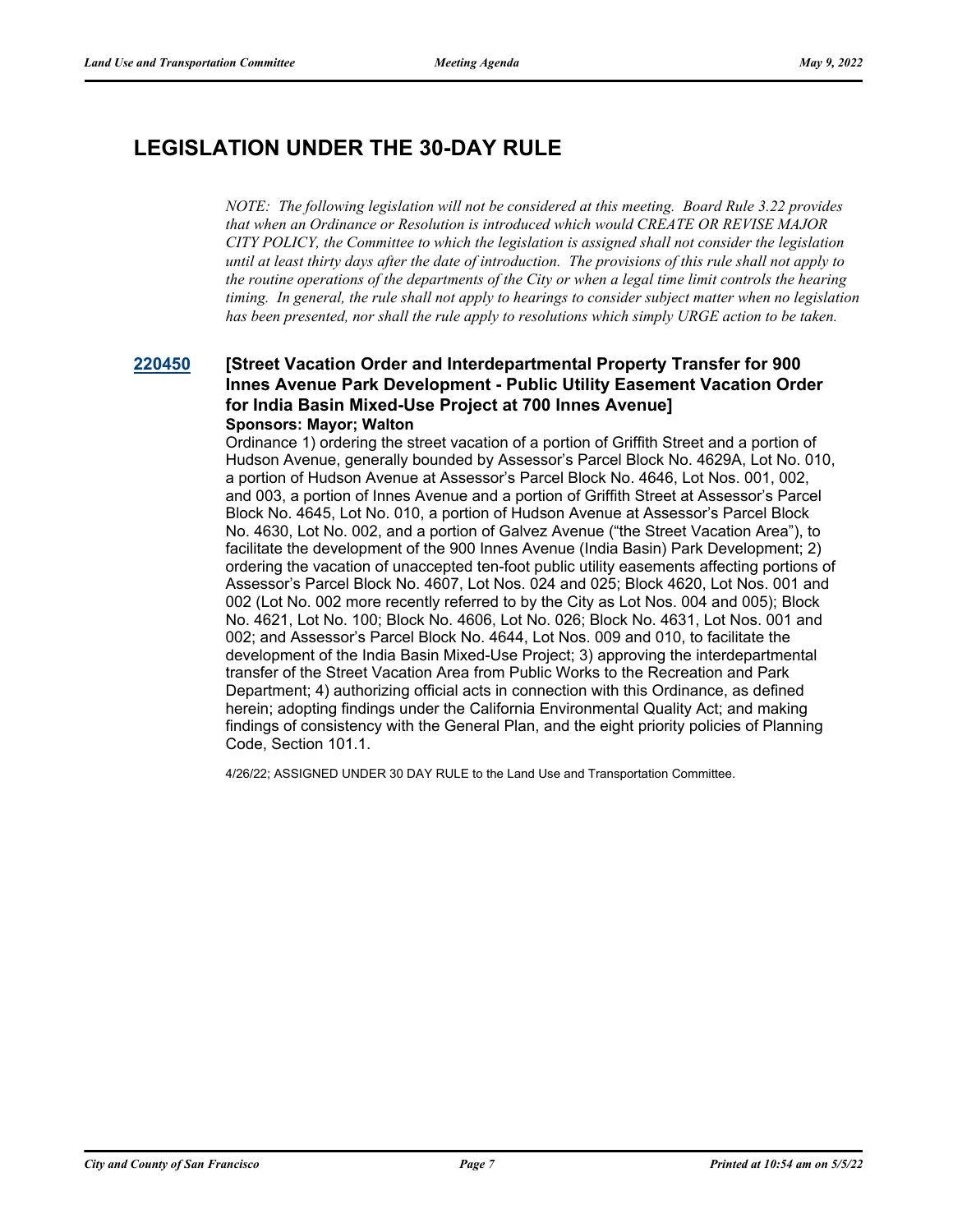#### **Agenda Item Information**

Each item on the Consent or Regular agenda may include the following documents:

1) Legislation

2) Budget and Legislative Analyst report

3) Department or Agency cover letter and/or report

4) Public correspondence

These items are available for review at City Hall, 1 Dr. Carlton B. Goodlett Place, Room 244, Reception Desk or at https://sfbos.org/legislative-research-center-lrc.

#### **Meeting Procedures**

The Board of Supervisors is the legislative body of the City and County of San Francisco. The Board has several standing committees where legislation is the subject of hearings at which members of the public are urged to testify. The full Board does not hold a second public hearing on measures which have been heard in committee.

Board procedures do not permit: 1) persons in the audience to vocally express support or opposition to statements by Supervisors or by other persons testifying; 2) ringing and use of cell phones, pagers, and similar sound-producing electronic devices; 3) bringing in or displaying signs in the meeting room; and 4) standing in the meeting room. Each member of the public will be allotted the same maximum number of minutes to speak as set by the President or Chair at the beginning of each item or public comment, excluding City representatives; except that public speakers using interpretation assistance will be allowed to testify for twice the amount of the public testimony time limit. If simultaneous interpretation services are used, speakers will be governed by the public testimony time limit applied to speakers not requesting interpretation assistance. Members of the public who want a document displayed should provide in advance of the meeting to the Clerk of the Board (bos.legislation@sfgov.org), clearly state such during testimony, and subsequently request the document be removed when they want the screen to return to live coverage of the meeting. Hard copy documents may no be shared during in-person meetings.

IMPORTANT INFORMATION: The public is encouraged to testify at Committee meetings. Persons unable to attend the meeting may submit to the City, by the time the proceedings begin, written comments regarding the agenda items. These comments will be made a part of the official public record and shall be brought to the attention of the Board of Supervisors. Written communications expected to be made a part of the official file should be submitted to the Clerk of the Board or Clerk of a Committee: 1 Dr. Carlton B. Goodlett Place, Room 244, San Francisco, CA 94102. Communications which are not received prior to the hearing may be delivered to the Clerk of the Board or Clerk of the Committee and will be shared with the Members.

COPYRIGHT: All system content that is broadcasted live during public proceedings is secured by High-bandwidth Digital Content Protection (HDCP), which prevents copyrighted or encrypted content from being displayed or transmitted through unauthorized devices. Members of the public who wish to utilize chamber digital, audio and visual technology may not display copyrighted or encrypted content during public proceedings.

AGENDA PACKET: Available on the internet at https://www.sfbos.org/meetings. Meetings are cablecast on SFGovTV, the Government Channel, at www.sfgovtv.org or Cable Channels 26, 78 or 99 (depending on your provider). For USB copies call (415) 554-4188.

LANGUAGE INTERPRETERS: Language services are available in Spanish, Chinese and Filipino at all regular and special Board and Committee meetings if made at least 48 hours in advance of the meeting to help ensure availability. For more information or to request services: Contact Wilson Ng or Arthur Khoo at (415) 554-5184.

傳譯服務: 所有常規及特別市參事會會議和常務委員會會議將提供西班牙文, 中文以及菲律賓文的傳譯服務, 但必須 在會議前最少48小時作出請求, 以確保能獲取到傳譯服務. 將因應請求提供交替傳譯服務, 以便公眾向有關政府機構 發表意見. 如需更多資訊或請求有關服務, 請致電(415) 554-5184聯絡我們.

AVISO EN ESPAÑOL: Los servicios de idiomas están disponibles en español, chino, y filipino en todas las reunions regulares y reuniones especiales de la Junta, de los Comités, si se solicita por lo menos 48 horas antes de la reunión para ayudar a garantizar su disponibilidad. Para más información o solicitar servicios, por favor contactar a (415) 554-5184.

PAUNAWA: Mayroong serbisyong pang-wika sa Espanyol, Tsino at Pilipino para sa lahat ng mga regular at espesyal na pagpupulong ng Board, at Komite ng Board. Sa kasalukuyan, mayroong serbisyo sa wikang Pilipino na maaaring hilingin, 48